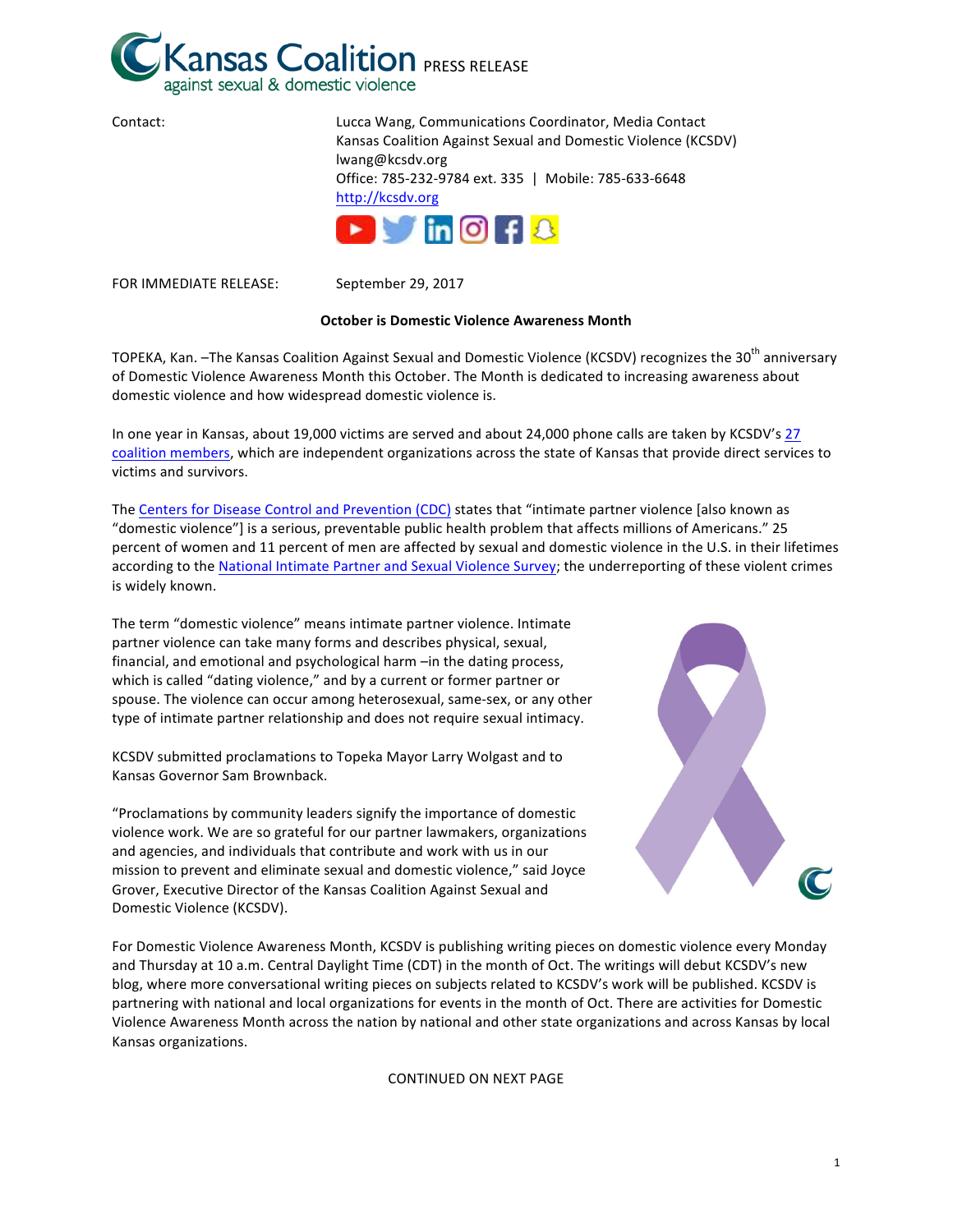# PRESS RELEASE

List of KCSDV Domestic Violence Awareness Month activities in October:

- [Blog](http://kcsdv.org/kcsdvmedia.html) posts every Monday and Thursday mornings (Oct. 2, 5, 9, 12, 16, 19, 23, 26, 30 at 10 a.m. CDT), including topics and writings:
	- o History of Domestic Violence Awareness Month
	- $\circ$  Power and control wheel
	- $\circ$  Former Kansas attorney general as a survivor
	- o Member of Women for Kansas as a survivor
	- o Leader of Kansas Legal Services as an attorney
	- o Witnessing intimate partner violence as a friend
- National online [Twitter](https://twitter.com/nnedv) chat #safety4survivors with the National Network to End Domestic Violence [\(NNEDV\)](http://nnedv.org/) (Oct. 17 at 1-2 p.m. CDT)
- Victory Over Violence 5 kilometer walk and run by Sigma Phi Epsilon Fraternity and STAND student organizations at Washburn University in Topeka, KS (Oct. 15 at 10 a.m. CDT)
- Wearing purple on Purple Thursday (Oct. 19)

For more information about domestic violence, a list of domestic violence organizations across the state of Kansas, and for the nearest domestic violence organization near you, please visit KCSDV's website at http://kcsdv.org.

> --End-- ###

The Kansas Coalition Against Sexual and Domestic Violence (KCSDV) is a leading statewide voice in Kansas for victims and survivors. KCSDV works with 27 coalition members and with partners and advocates across the state of Kansas to prevent and eliminate domestic violence, sexual assault, dating violence and stalking. Find more information, visit KCSDV's website at http://kcsdv.org. Contact KCSDV by email at coalition@kcsdv.org and by phone at 785.232.9784. The 24-hour Kansas Crisis Hotline is 888-END-ABUSE (888-363-2287).